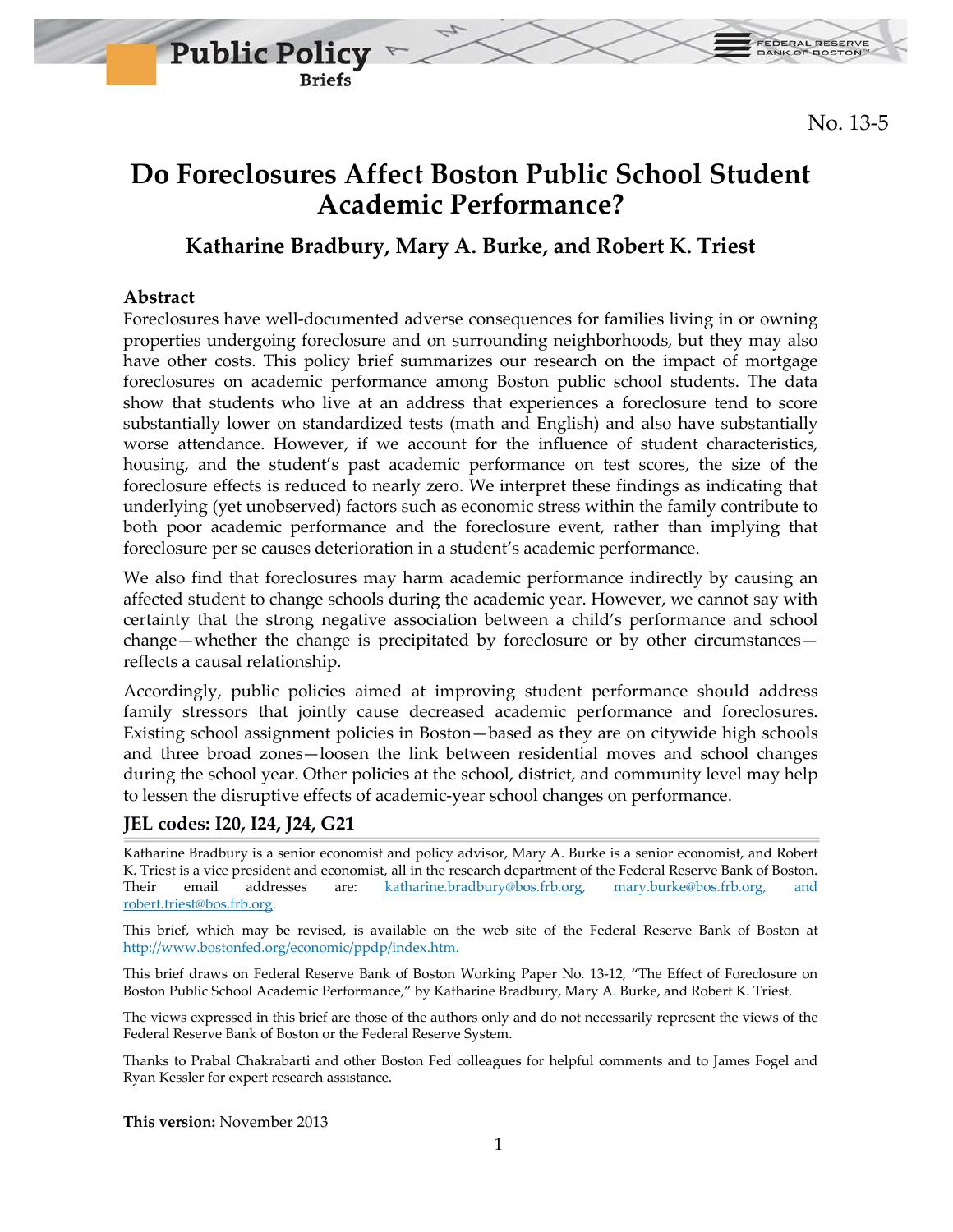# **Introduction**

The wave of foreclosures that followed the recent housing bust and subsequent Great Recession is one of the defining characteristics of the economic crisis. Foreclosures have obvious direct adverse consequences for families living in or owning properties undergoing foreclosure, and also generate negative spillover effects in affected neighborhoods due to the increased prevalence of vacant housing units and deferred maintenance. However, the adverse effects of foreclosure may extend beyond the obvious direct costs. Families' lives are disrupted by the stress, economic loss, and dislocation of living arrangements that accompany foreclosure, and these factors have the potential to affect many aspects of families' wellbeing and behavior. This brief investigates one important aspect of behavior that may be affected by foreclosure: the academic performance of children whose families experience a foreclosure, whether as homeowners or as tenants in foreclosed properties.

We examine the empirical relationship between foreclosures and student academic performance using a unique dataset that matches information on academic performance of Boston Public School (BPS) students with real estate records indicating whether the student lived at an address involved in foreclosure. The measures of academic performance we study are standardized test scores and attendance.

Our statistical results paint an interesting picture. Students who live at an address that experiences a foreclosure tend to score substantially lower on both math and English language arts standardized tests and also have substantially worse attendance. However, the magnitude of these effects is greatly reduced when we control for characteristics of the student and of the housing unit, and is further reduced nearly to zero when we also control for a student's past academic performance. We interpret these findings as indicating that unobserved underlying factors contribute to both poor academic performance and the foreclosure event, and that foreclosure per se does not directly cause deterioration in a student's academic performance. As we discuss below, family financial distress likely precedes foreclosure and this financial stress may, based on evidence from other studies, lead to decreased academic performance of children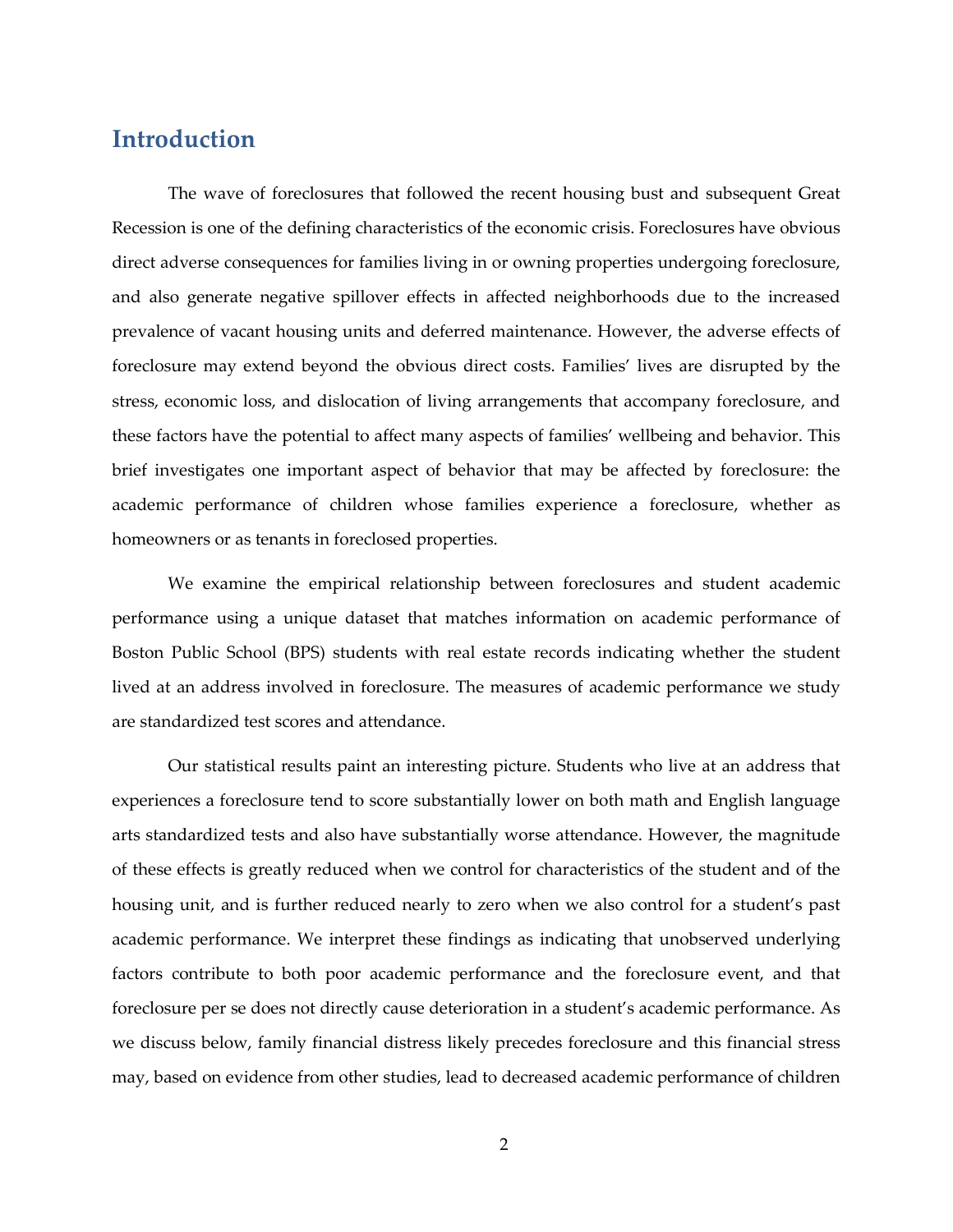in affected households. This suggests that public policies aimed at improving student performance should address the stressors that jointly cause decreased academic performance and foreclosures--perhaps by offering support services to students or by directing families to available sources of economic assistance--rather than intervene directly in the foreclosure process.[1](#page-0-0) By the same token, it may be helpful if assessments of the effectiveness of policy interventions aimed at mitigating economic distress and helping families achieve financial stability include measures of children's performance at school, such as whether declines in a child's test scores are avoided despite negative shocks to the family's finances.

Although we do not observe a substantive, direct, causal link from foreclosures to decreased academic performance, foreclosures may indirectly reduce academic performance by causing a student to change schools. Our statistical analysis indicates that students who change from one school to another during the academic year display substantially lower academic performance. However, we cannot say with certainty that this association reflects a causal relationship. While a completed foreclosure almost certainly precipitates a change of residence for the student, under Boston's school assignment policies a residential move by a student does not necessarily mean that the student must change schools. Our results show that residential moves that are not accompanied by school changes exert negligible effects on student outcomes, suggesting that the policy that (in some cases) allows students to stay in the same school following a residential move may reduce the cost of such moves—including those precipitated by foreclosure—relative to policies that more strongly link school assignment to residential location.

Foreclosures may also affect student academic performance indirectly through spillover effects in neighborhoods and schools with high rates of foreclosures and transience. Schools with transient student populations tend to perform less well than schools with more stable student bodies, and so the foreclosure crisis may have indirectly decreased academic performance by increasing transience. The foreclosure crisis may also have had negative effects

<sup>&</sup>lt;sup>1</sup> However, policies intervening in the foreclosure process may further other policy objectives.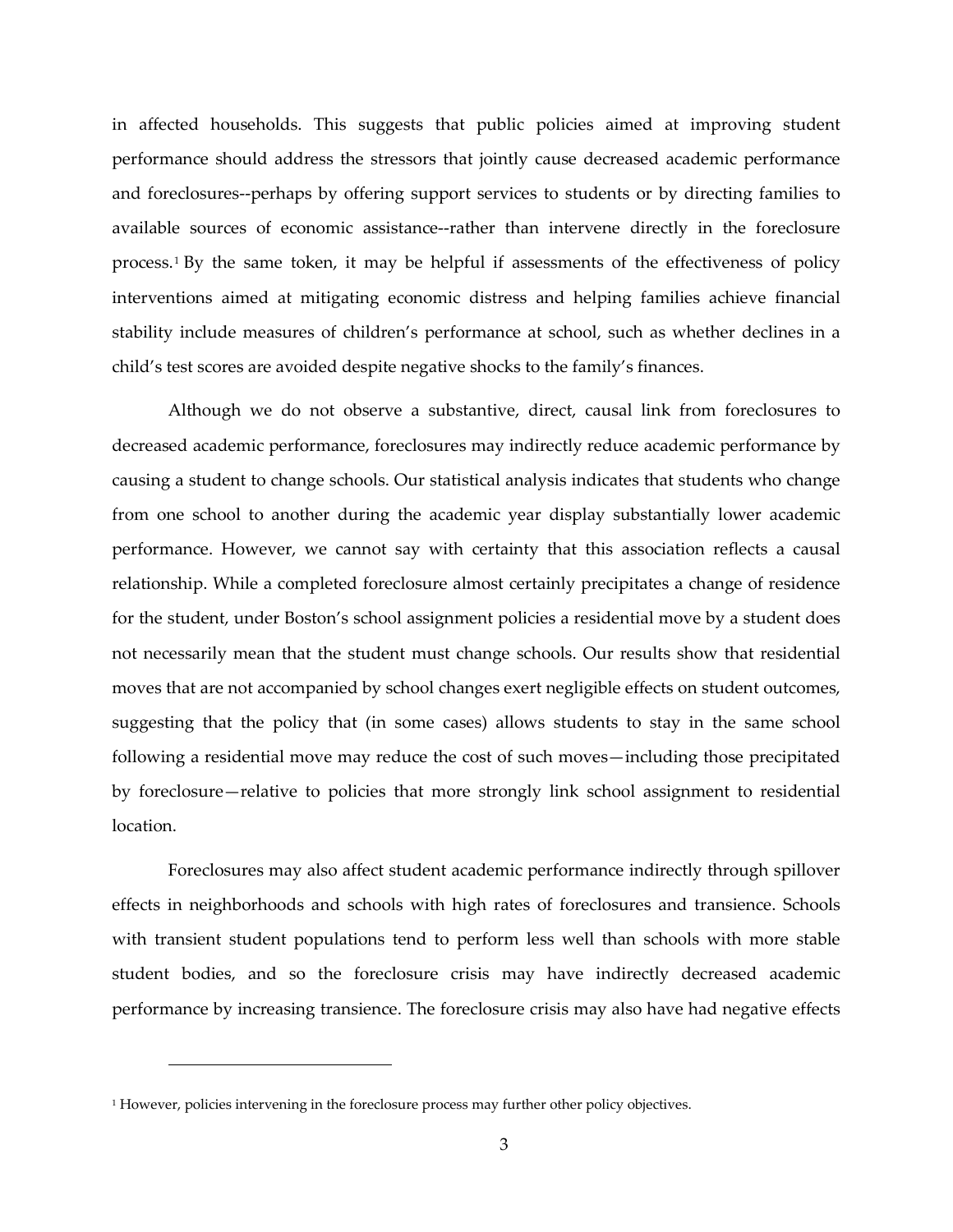on neighborhood cohesion in areas with many foreclosures, with possible spillovers onto the academic performance of students residing or attending school in the affected neighborhoods. The statistical analysis underlying this brief does not explicitly identify such effects. However, the results do suggest substantial variation in academic performance across schools and neighborhoods that cannot be explained by the covariates included in the regressions. In future work we plan to investigate the extent to which foreclosures affect student performance through school and neighborhood effects.

The next section of this brief explains the foreclosure process and school assignment policies in Boston. This is followed by a section laying out our empirical findings. A concluding section discusses policy implications of our analysis.

### **Foreclosures and School Assignment in Boston**

#### **Foreclosures**

Mortgage delinquencies and foreclosures are typically precipitated by a combination of negative home equity and a negative shock to the owner's finances (for example, job loss, uninsured medical expenses, or divorce). A property owner with positive home equity can sell the property and repay the mortgage loan if a shock to the owner's finances results in difficulty making timely monthly mortgage payments. However, if house prices decrease to the point where the value of a property is less than the remaining loan balance (this is known as the property being "underwater"), then selling the property would not yield sufficient funds to repay the mortgage. In this case, a negative shock to the owner's finances may result in the property owner losing the house to foreclosure.

The mortgage lender may file a petition in Land Court, seeking permission to foreclose on the property after the borrower misses mortgage payments and becomes delinquent on the loan; typically such petitions are filed only after three (or more) monthly payments have been missed. At that point, the borrower can avoid further foreclosure action by becoming current on the mortgage, by selling the property and paying the mortgage balance, by negotiating with the lender to sell the property for less than the outstanding mortgage principal (a "short sale"), or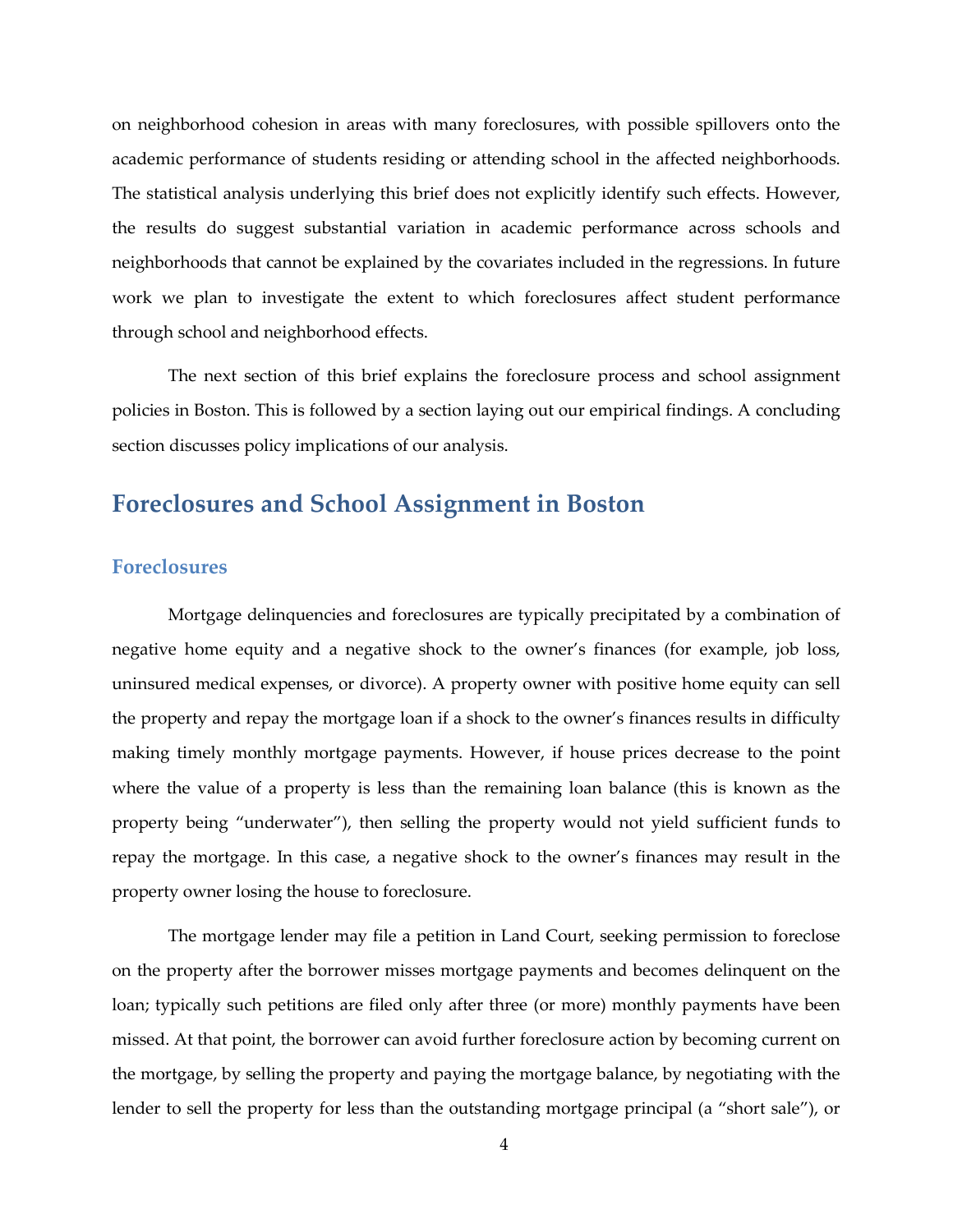by renegotiating the terms of the mortgage. If none of these events occurs, then typically after six to nine months a foreclosure auction is held and the property is sold.

Our data do not include direct indicators of family finances aside from a student's eligibility for free or reduced-price school lunches. However, the filing date of a foreclosure petition—the earliest indicator that we have of foreclosure activity—represents a reasonable first signal of financial distress in a family. A foreclosure auction, should one occur, provides additional information about a family's finances, indicating, for example, that the family's financial shock was sufficiently deep and persistent to prevent them from becoming current on the mortgage. Of course, foreclosure events might occur for other reasons, such as when a borrower "walks away" from a home that is extremely underwater regardless of his finances, and therefore our foreclosure variables represent imperfect proxies for family financial conditions.

Figure 1 displays the time pattern of foreclosure petitions and auctions in our dataset of BPS student information matched to property records, and also shows petitions for owneroccupied, 1-to-3-family homes or condos. The time pattern is as expected, with foreclosure petitions and auctions both increasing sharply with the collapse of the housing market and the advent of the Great Recession. Although foreclosure activity increased greatly, even in the peak year only about 3 percent of students resided in a property served with a foreclosure petition and the percentage of students residing in a property that proceeded to a foreclosure auction was less than half of that.

The housing stock of Boston and other New England industrial cities is unusual in the predominance of small, multi-family structures, many of which include one unit occupied by the owner. Forty-three percent of students in our dataset reside in either two-family or threefamily properties, and almost three-quarters (72 percent) of the foreclosure petitions in our sample were filed against these same two property types. The students in two-to-three-family structures are either owner-occupants themselves (21 percent of cases), share the structure (as tenants) with the owner (32 percent), or live with other tenants in a non-owner-occupied two-tothree-family structure (47 percent).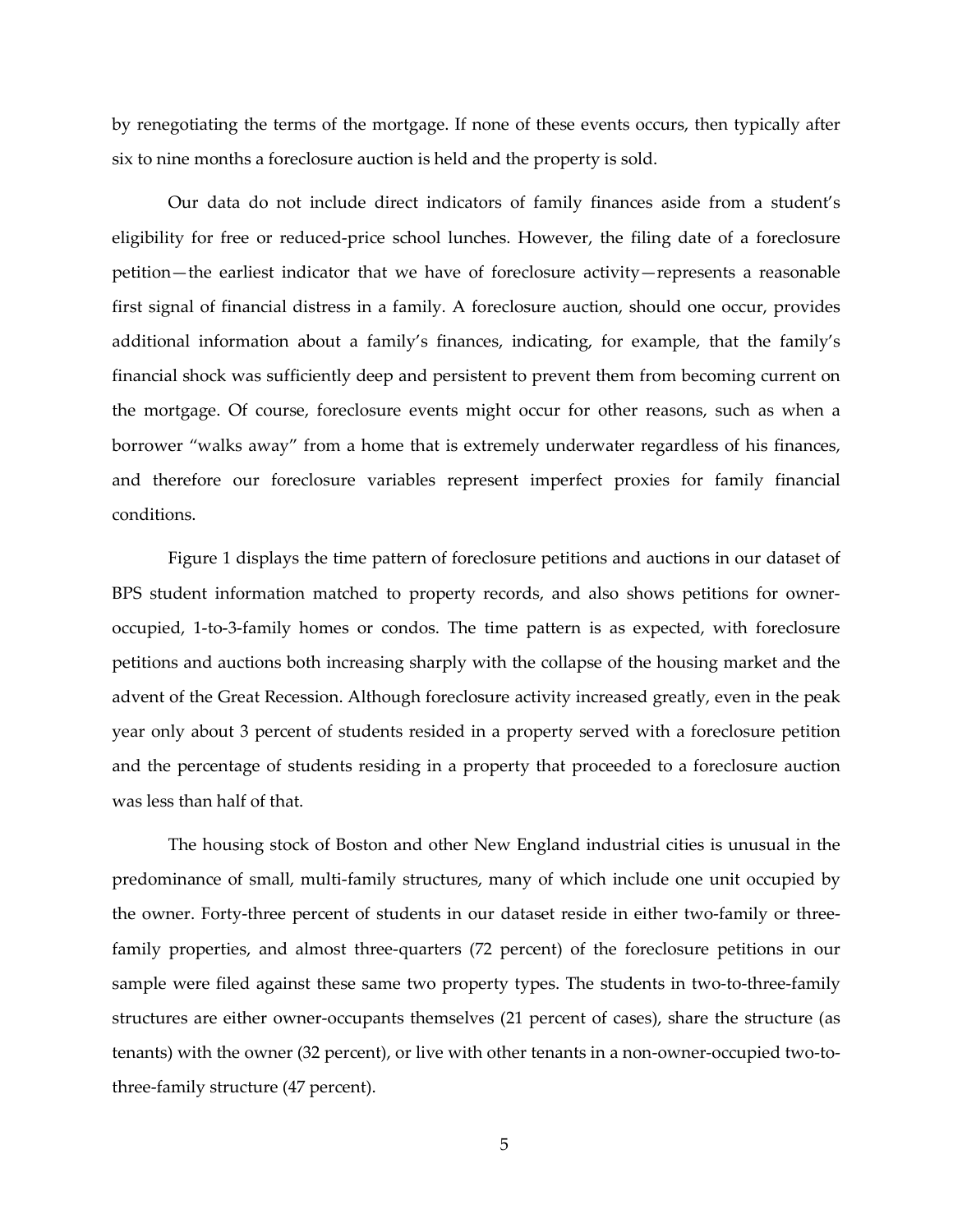The link between a shock to family finances and possible foreclosure is most obvious in the case of an owner-occupier. However, in a small, multi-family structure, a shock to a *tenant's* finances may also raise the risk of foreclosure. For example, the owner may be dependent on timely receipt of rent payments in order to make timely mortgage payments. A shock to a tenant's finances that results in missed rent payments may precipitate missed mortgage payments and eventual filing of a foreclosure petition. In other cases, tenants may be relatives of the owner and share in a shock to the extended family's finances.

#### **School Assignment**

For purposes of assigning students in kindergarten through eighth grade to schools, the city of Boston is divided into the three broad zones (West, East, and North) shown in Figure 2. When entering BPS for the first time (in kindergarten or after a move to the city or from a private school), parents express their preferences among schools within the zone where their residence is located. BPS assigns students via a computer algorithm based on those preferences, sibling and walk-radius priority, and available space (with ties broken by a random number assigned by the computer). The West zone includes 26 elementary and middle schools, the North zone has 32, and the East zone has 35 elementary and middle schools. The 35 BPS high schools serve students citywide, rather than being zone-specific; meaning that residential location does not restrict the high schools a student may attend (although sibling and walkradius priority still enter the assignment process). One K-8 school and one middle school also serve students citywide.

In our analysis, we distinguish between "structural" and "nonstructural" school changes. A structural school change consists of a move from one ("departing") school to another ("receiving") school over the summer, following completion of the highest grade level offered at the departing school or acceptance into an exam school in grade 7. A nonstructural school change is defined as any other change from one school to another, either over the summer or during the school year. Nonstructural school changes may reflect parental requests for a change, recommendations by school personnel that a student would be better served at another BPS school, or a residential move from one of Boston's three school zones to another. A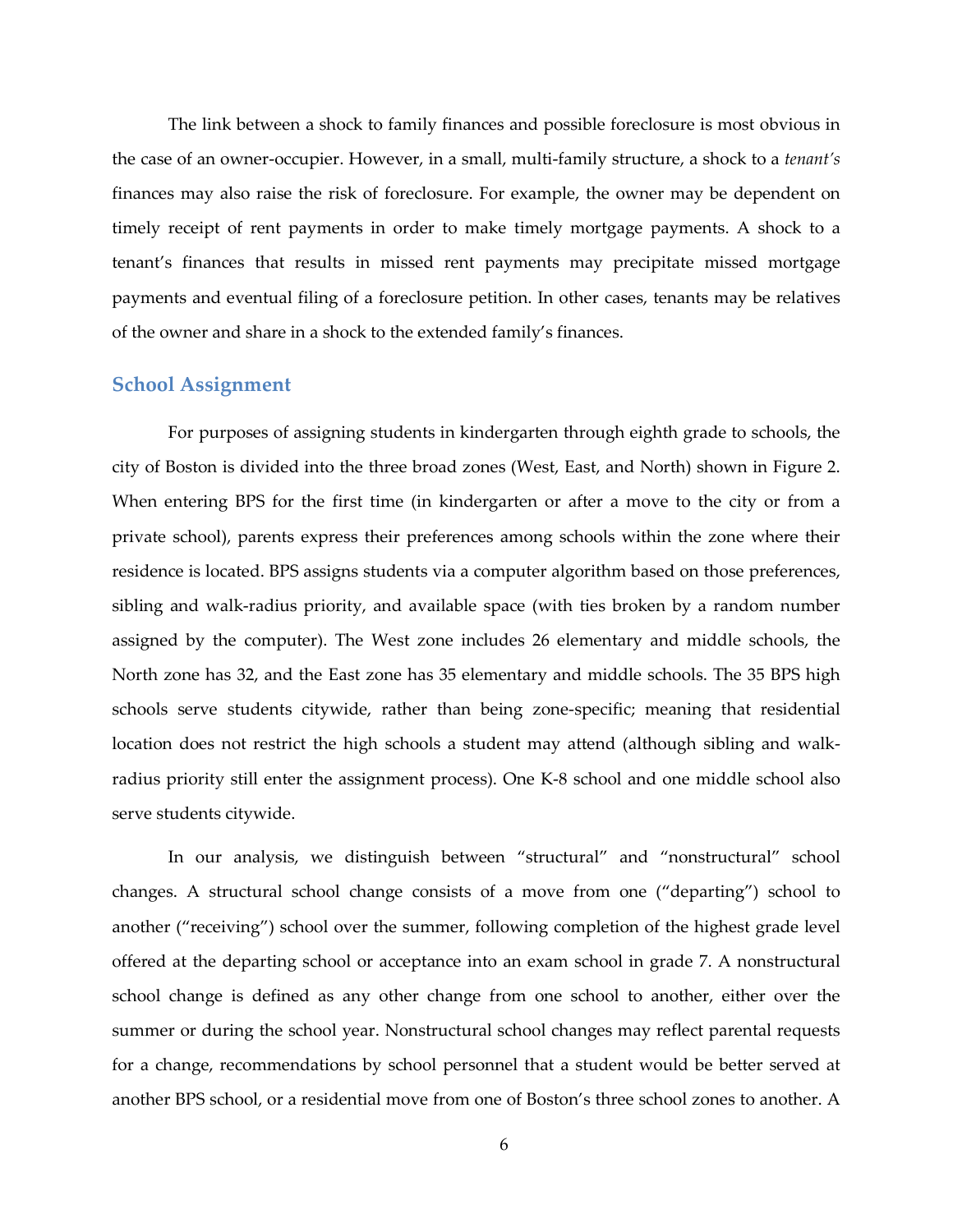residential move across zone lines requires a student to change to a school in the zone of the new home address unless the parents assume responsibility for transportation to the old school. (In addition, a small number of school changes occur when schools shut down or merge during our sample period; we control for these school-change "discontinuities" separately from our treatment of structural and nonstructural school changes.)

About 12 percent of the BPS students in our dataset changed residence in a typical school year; see the right-most column of Table 1. Three-fifths of students' within-BPS residential moves were "in-zone," that is, the family lived within the same broad school zone before and after the move. As the assignment policy implies, out-of-zone moves were more likely to be followed by or associated with a nonstructural school change than were in-zone residential moves.

Overall, because of Boston's fairly loose link between residential location and school assignment, only 23 percent of students whose families moved experienced a nonstructural school change in the same school year, or 34 percent if we also include nonstructural school changes in the school year following the residential move.[2](#page-6-0) In other words, two-thirds to threequarters of residential movers do not experience a potentially disruptive, nonstructural school change under Boston's assignment policy.

# **Empirical Findings**

l

Our statistical analysis uses data provided by the Boston Public Schools relating to both individual students and schools for the school years 2003/2004 through 2009/2010, matched by students' home addresses to property information from the City of Boston Assessor and the Warren Group.<sup>[3](#page-6-1)</sup> The resulting matched dataset contains 350,329 student-year observations, although only 172,828 of these include student test scores (because tests are not given in all

<span id="page-6-0"></span><sup>2</sup> Furthermore, 7 percent of nonmovers experienced a nonstructural school change in the school year in which they did not move, and 15 percent experienced a nonstructural school change in that or the following school year. Thus, moving elevates the incidence of nonstructural school changes by only 15 to 20 percentage points.

<span id="page-6-1"></span><sup>3</sup> See Bradbury, Burke, and Triest (2013) for a detailed description of the dataset contents and construction.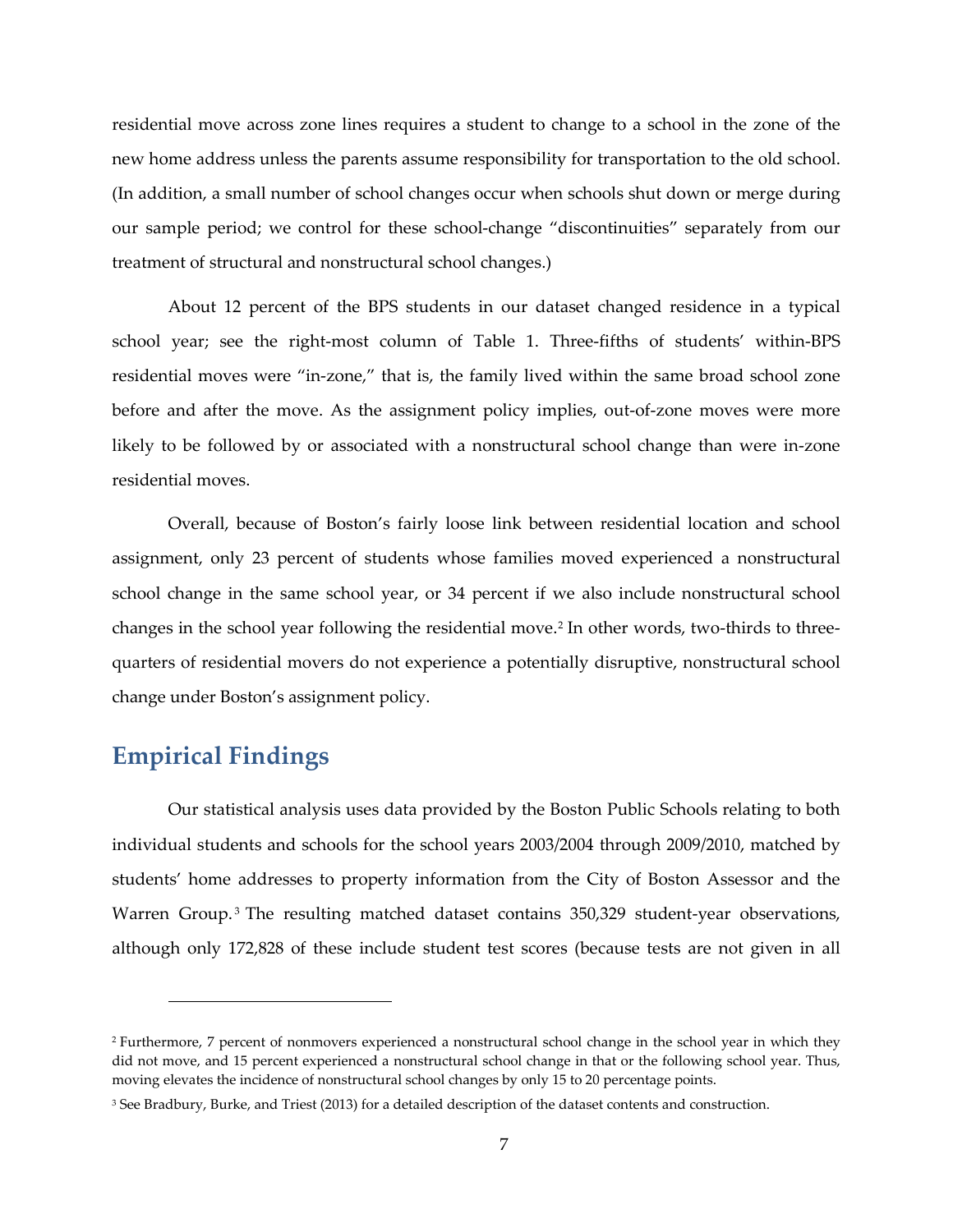grades every year). We use these data to estimate a set of linear regressions that explore the relationship between student academic performance and foreclosure activity.

We use three measures of academic performance: standardized (expressed in standard deviations of the state-wide distribution) MCAS test scores for individual students in math and English language arts (ELA) and a variable measuring the percentage of school days when a student was present. We regress each of these academic performance measures on a number of explanatory variables. The conditioning variables we focus on most are (i) a variable indicating whether a foreclosure petition was filed on the student's place of residence during the academic year (July  $1$  – June 30), (ii) a variable indicating whether the student moved to a different address during the school year, and (iii) a variable indicating whether the student made a nonstructural school change between October 1 and June 30 of the school year.

In addition to a variable indicating whether a foreclosure petition was filed in the current year (the contemporaneous foreclosure variable), we also include a variable indicating whether a foreclosure petition was filed in the previous year (the lag of the foreclosure variable) and a variable indicating whether a foreclosure petition was filed in the subsequent year (the lead of the foreclosure variable). The purpose of including the lead and lag variables is to explore whether there is a causal relationship between foreclosures and academic performance or whether the relationship is instead driven by factors, such as family financial stress, that underlie both foreclosures and poor academic performance.

Table 2 shows the foreclosure petition coefficients from simple bivariate regressions where the academic performance variables are regressed on the contemporaneous foreclosure petition indicator with no other explanatory variables except school year and grade. The coefficients are negative, statistically significant, and sizable, indicating that students who lived at an address where a foreclosure petition had been filed in the current year exhibited significantly worse academic performance than students who were not affected by a foreclosure petition. Because the MCAS dependent variables are standardized test scores, the coefficients on the foreclosure petition indicator variables may be interpreted in terms of standard deviations of the state-wide distribution of scores. For example, the coefficient value of -0.21 on the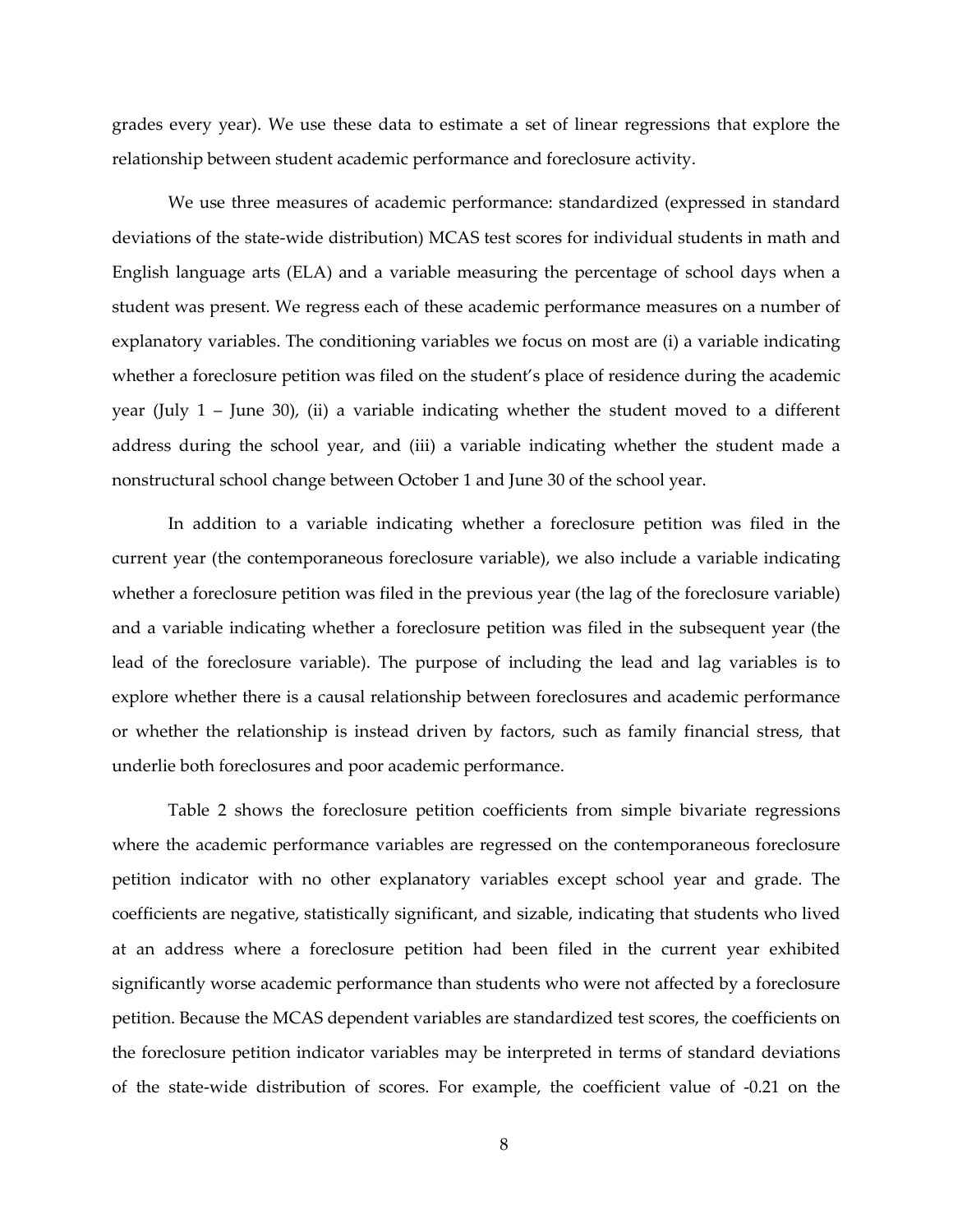foreclosure petition for the math score regression indicates that BPS students who lived at an address on which a foreclosure petition was filed, scored roughly a fifth of a state-wide standard deviation lower on the math MCAS exam, on average, than did those BPS students whose homes were not subject to a foreclosure petition. In the attendance regressions, the estimated coefficient of -1.39 indicates that a foreclosure petition is associated with roughly 2½ fewer days of attendance, based on the standard 180-day school year in Massachusetts.

Table 3 is similar to Table 2, but adds the lag (last year) and lead (next year) of the foreclosure indicator to the regressions. The coefficients on the lag and lead of the foreclosure indicator are statistically significant and of similar magnitude to the contemporaneous coefficient. One interpretation of this coefficient pattern—and particularly the large size of the coefficient on next year's foreclosure in the test-score equations—is that a foreclosure petition is a symptom or result of factors that also contribute to poor academic performance. For example, persistently low family income is likely to be associated with both high risk of foreclosure and poor academic performance. Temporary economic stress from a shock to the family's finances may also underlie the pattern of coefficients. As discussed in the preceding section, economic stress is generally a precipitating factor in mortgage default and foreclosure. Economic stress undoubtedly precedes the first delinquent payment and eventual filing of a foreclosure petition by many months, which would result in a negative coefficient on the lead of the foreclosure indicator if economic stress reduced academic performance. Although the significant negative coefficient on the lead of the foreclosure indicator is consistent with the economic stress explanation, it is inconsistent with foreclosures having a direct causal effect on academic performance.

In order to better isolate the effect of foreclosures from the factors that are associated with increased likelihood of both foreclosure and poor academic performance, we regress the academic performance variables on an extensive group of covariates (listed in Table 4), plus a lag of the dependent variable; in addition, we include indicators of a residential move during the year, structural and nonstructural school changes over the summer, and nonstructural school change during the school year. The coefficient estimates and associated 95 percent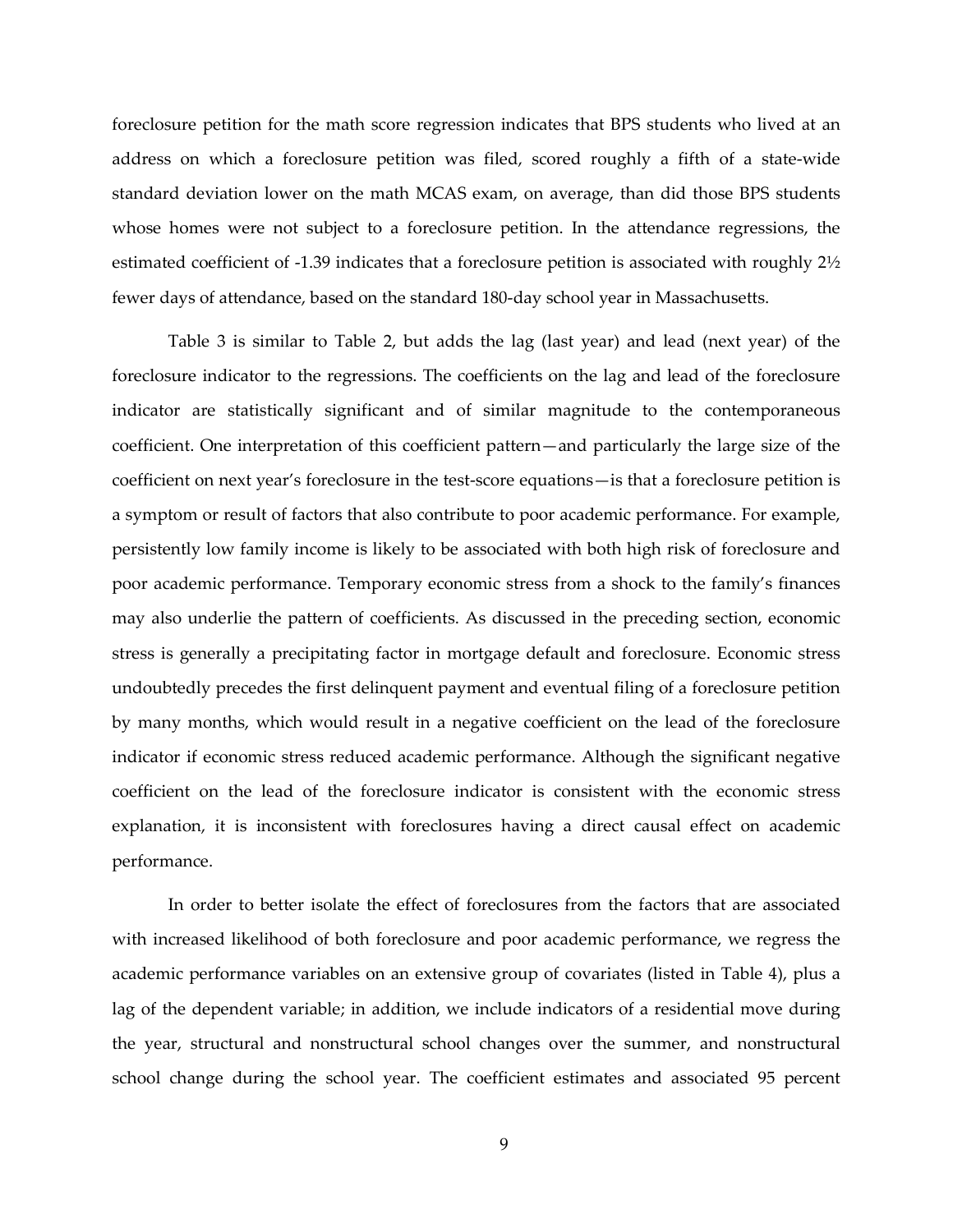confidence intervals are displayed in Figure 3 (for the test score regressions) and Figure 4 (for the attendance regression). The foreclosure indicator coefficients are very small and mostly statistically insignificant. This is strong evidence that foreclosures have, at best, only a small direct negative causal effect on academic performance. Interestingly, in regressions (not reported here) where we interact the foreclosure petition variables with indicators of owneroccupancy, the owner-foreclosure coefficients are small and statistically insignificant and the coefficients on the noninteracted foreclosure petition variables are little changed, indicating virtually no difference between the children of owners and renters in the association between foreclosure and school performance.[4](#page-9-0)

The residential move variable coefficients are small and statistically insignificant in the test score regressions, suggesting that, all else being equal, residential moves are not associated with lower MCAS test scores. Residential moves are associated with a relatively small but statistically significant reduction in attendance.

The coefficients on nonstructural school change during the school year (between October and June) are negative and statistically significant in all three of the academic performance regressions. These coefficients are considerably larger than the estimated coefficients on any of the foreclosure variables, indicating that changing schools during the school year is associated with a math or ELA test score about one-fifth of a statewide standard deviation lower than for a student who does not change schools. Thus, one way that foreclosures may reduce test scores is by precipitating a school change. The main path by which a foreclosure results in a school change during the school year is via a residential move associated with the foreclosure. Boston's school assignment policy plays an important role in attenuating the relationship between foreclosures and nonstructural school changes. As noted earlier, all Boston high schools are citywide, and non-high-school students are not required to change schools following a residential move unless the new address falls within a different schooling zone (among West, East, and North) than the previous address.

<span id="page-9-0"></span><sup>4</sup> See Bradbury, Burke, and Triest (2013) for details.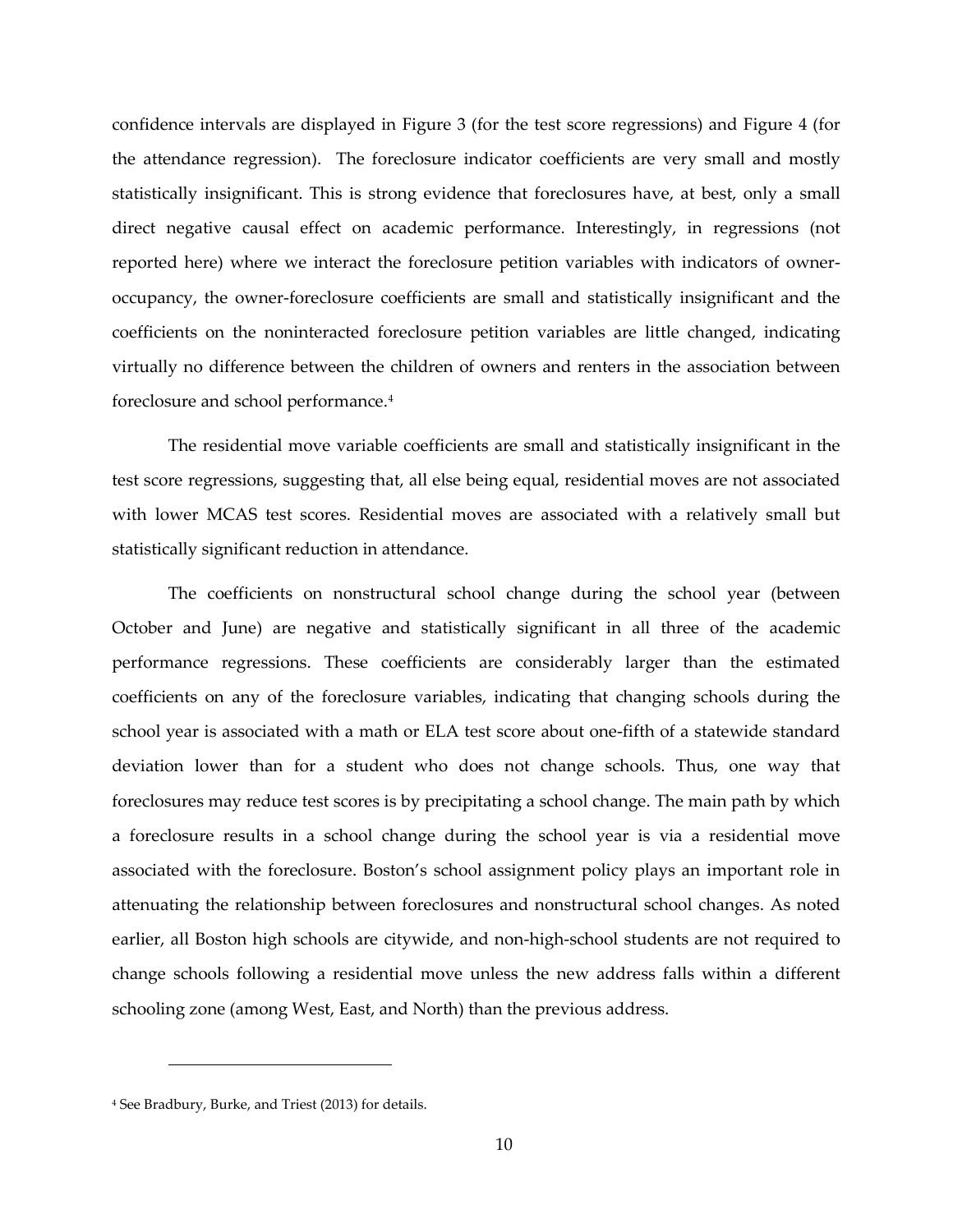The BPS school assignment policy likely reduces the effect of foreclosures on student performance relative to alternative policies that would require school changes in a greater fraction of residential moves. However, one must be cautious in drawing causal inferences regarding the effect of nonstructural school change on academic performance. It is possible that unobserved factors not included in the regressions are associated with both poor academic performance and a relatively high likelihood of changing schools.[5](#page-10-0)

# **Policy Discussion**

 $\overline{a}$ 

A robust finding of our analysis is that students whose families experience a foreclosure event tend to have worse academic performance than those whose families do not experience a foreclosure event. However, foreclosures per se appear not to be the cause of the poor academic performance. Instead, the factors that make families vulnerable to mortgage default and foreclosure also place students at high risk of not doing well in school.

Both persistently low income and shocks to family finances are likely candidates to be the factors that jointly cause foreclosures and poor academic performance. Although the strong negative association between foreclosure petitions and school performance shown in Tables 2 and 3 are probably driven by these factors, the estimates do not fully capture the effects of economic distress. Many families that experience shocks to their finances never receive a foreclosure petition, but students in these families likely suffer consequences to their academic performance similar to those suffered by students in families that receive foreclosure petitions. Homeowners with substantial equity who experience a shock to their ability to make timely mortgage payments may be able to sell their house and pay off their mortgage debt without ever receiving a foreclosure petition, but they still experience a diminished standard of living and the disruptions associated with residential dislocation. Similarly, not all renters who experience economic shocks and miss rent payments will push their landlords into foreclosure.

<span id="page-10-0"></span><sup>5</sup> Including leads and lags of nonstructural school change in the regressions provides partial support of this hypothesis, leading to our recommendation to exercise caution in drawing policy conclusions regarding the effect of nonstructural school changes on test scores. See Bradbury, Burke, and Triest (2013) for additional information.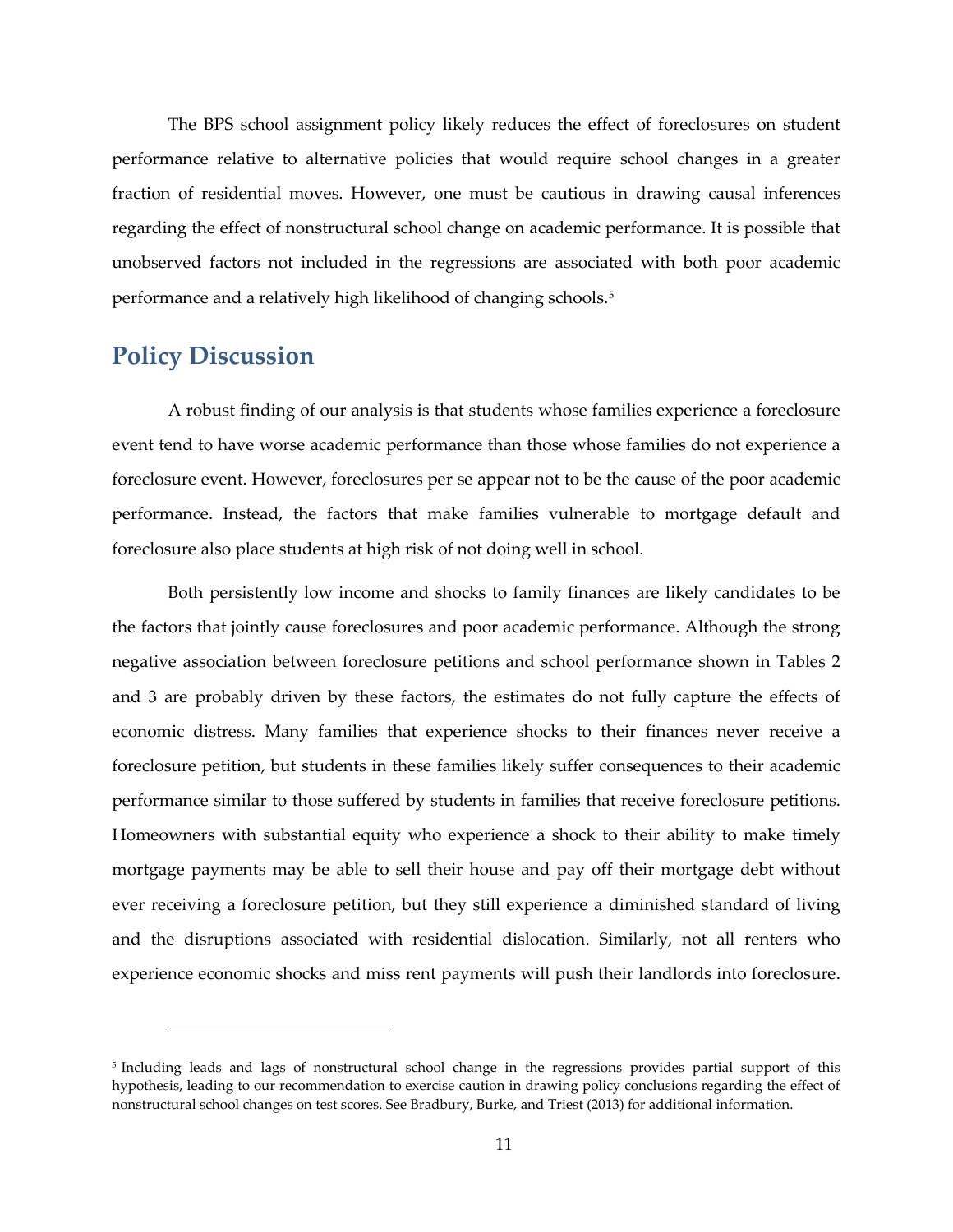They may experience substantial economic stress and/or they may be forced to move without a foreclosure petition being filed for their residential address.

These patterns suggest that, in attempting to ameliorate the below-average school performance observed for foreclosure-affected children, policymakers should seek to mitigate the underlying stressors contributing to foreclosure rather than focusing on legal interventions in the foreclosure process itself. For example, additional academic and social support services might be offered to students subject to extreme financial distress, although targeting and identifying such students may raise issues of privacy and fairness. Communication between BPS and the city's Department of Neighborhood Development, which undertakes policies related to foreclosure prevention and other issues of neighborhood economic vitality, might provide one starting point, if privacy concerns can be successfully addressed.

Perhaps more important, the task of addressing acute economic shocks and chronically low income goes well beyond the purview of the public school system. The value of ongoing community development efforts, anti-poverty policies, and crisis intervention services should be seen as including some spillover benefits to children's success in school. Organizations and programs that address issues of financial stability, especially holistic approaches such as Chelsea's CONNECT and the Crittenton Women's Union, may have beneficial side effects on the school performance of the children whose parents they work with to the degree that they reduce the family's economic stress.[6](#page-11-0) 

Another strong finding in our analysis is that changing schools during the school year is associated with lower academic performance. While our results raise questions about whether this relationship is causal, it nonetheless seems useful to think about school assignment

<span id="page-11-0"></span><sup>6</sup> CONNECT's mission is "to integrate, in one central and supportive location, resources to address the community's housing, financial, educational, and employment needs, while nurturing social networks to provide the glue and sustenance for each individual and family's journey toward economic security." [from [http://www.connectnow.org/about-us/the-connect-model/\]](http://www.connectnow.org/about-us/the-connect-model/) Similarly, Crittenton Women's Union states that it "uniquely combines direct service programs, independent research, and public advocacy in its mission to help lowincome women and their families achieve economic self-sufficiency. Each year CWU helps approximately 1,400 people through its Mobility Mentoring™, housing, education, and workforce development programs." [from [http://www.liveworkthrive.org/ways\\_we\\_help \]](http://www.liveworkthrive.org/ways_we_help)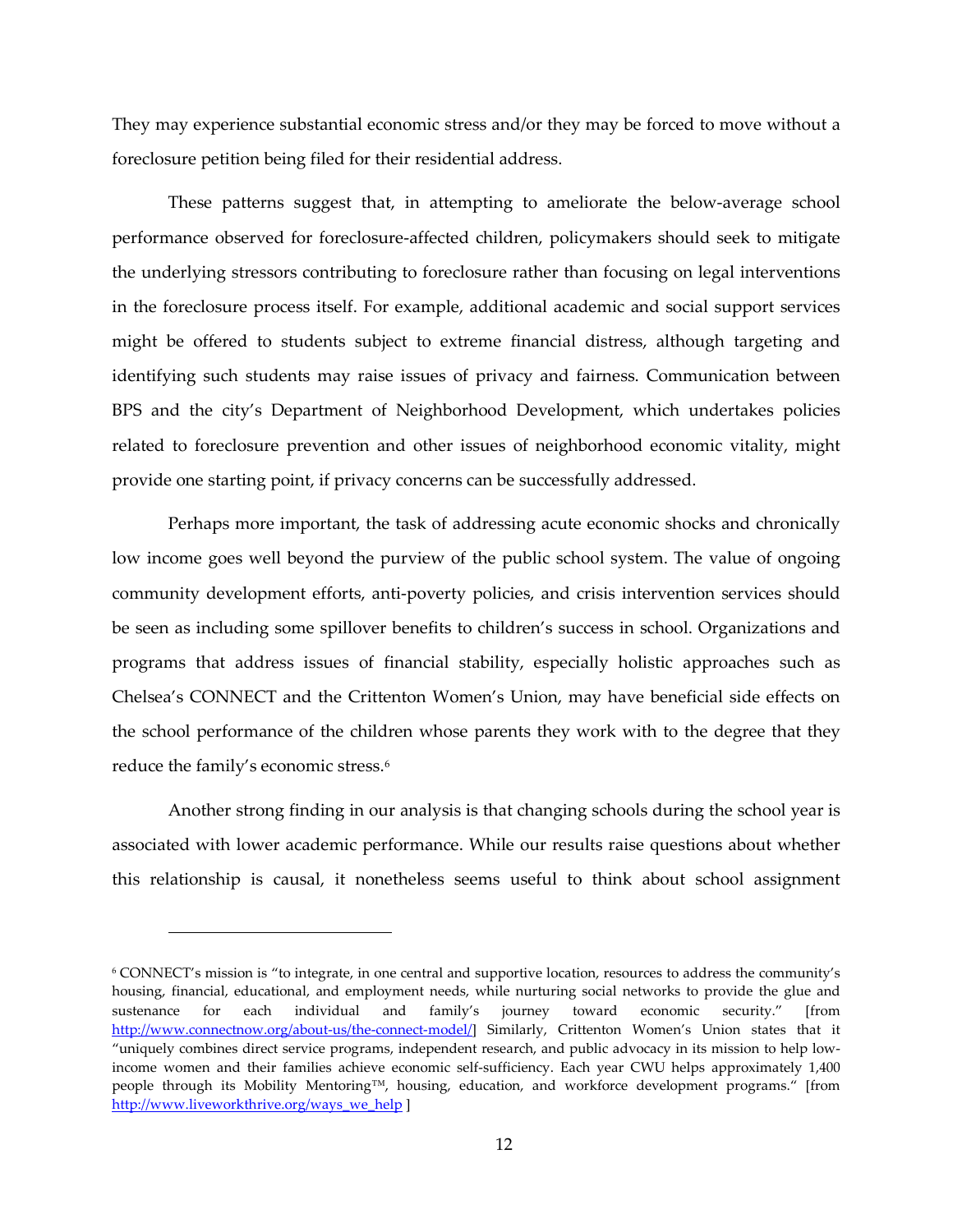procedures and other school policies that affect the prevalence of mid-year, nonstructural school changes.[7](#page-12-0) As noted earlier, Boston's existing school assignment policy—based on three broad school attendance zones for elementary and middle-school students plus citywide high schools—increases the likelihood that a student who changes her residence will be able to avoid having to change schools (compared with school assignment policies that more strongly link residential location to school location.) However, Boston recently adopted a new set of procedures for school assignment, scheduled to take effect in the 2014–2015 school year, which are not based on geographically fixed zones but instead provide a customized choice of schools designed around a student's home address.

The new, "home-based" approach retains citywide high schools and will offer the parents of each non-high-school child entering the Boston Public Schools a choice among six or more schools. The choice set includes the two nearest-to-home schools that are also in the top quality quartile of all schools, and additional schools as close to home as possible and potentially from the top three quality quartiles; the list also includes all the schools in the family's walk zone (within one mile from home) and three nearby "capacity" schools (defined as those with available seats). Parents rank their preferences among the schools on the customized list, and assignments are based on seat availability and sibling preference.<sup>[8](#page-12-1)</sup>

It is not clear under the new policy what rules will apply to children whose home address changes after they begin attending a specific BPS school (from the customized list that was based on their prior home address)[.9](#page-12-2) However, the new plan does "grandfather" *current*  students by letting them stay at the school they are currently attending after the new plan is

<span id="page-12-0"></span><sup>7</sup> A 2010 report and survey of the literature argues that "…while research suggests that the academic achievement of students is affected by a set of interrelated factors that includes socio-economic status and parental education, there is evidence that mobility has an effect on achievement apart from these other factors. Specifically, the body of research suggests that students who changed schools more frequently tended to have lower scores on standardized reading and math tests and to drop out of school at higher rates than their less mobile peers" (U.S.G.A.O. 2010, page 16).

<span id="page-12-1"></span><sup>8</sup> While six schools is the minimum, BPS expects that a typical list will include 8 to 14 schools. The overview in the text is based on the description at http://bostonschoolchoice.org.

<span id="page-12-2"></span><sup>&</sup>lt;sup>9</sup> At this writing, we are not sure whether the policy regarding residential moves has been decided.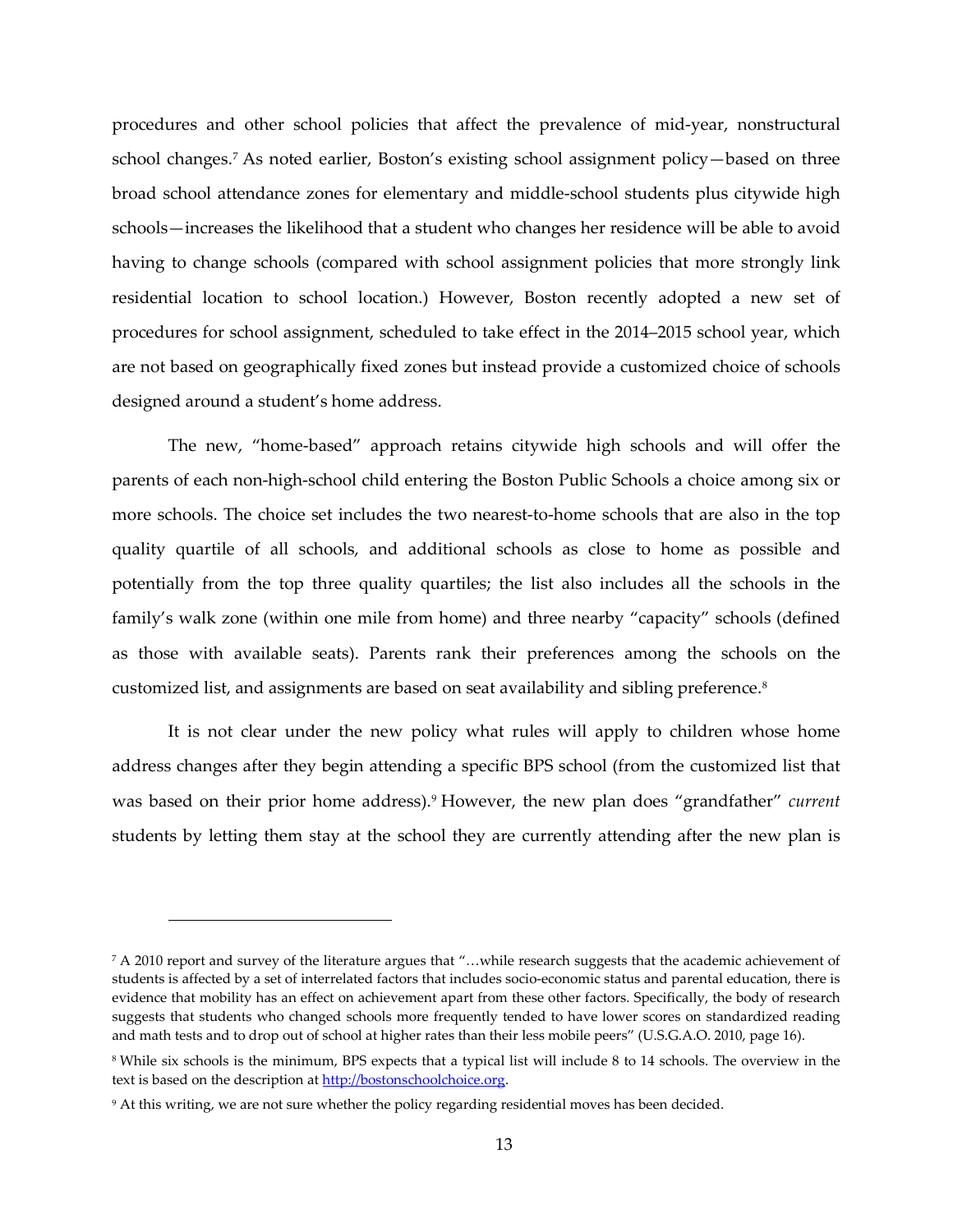implemented in the fall of 2014.[10](#page-13-0) As a result, we cannot yet determine whether the new school assignment program tightens or loosens the link between residential moves and school changes.

Nonetheless, the home-centered design of the policy, which is expected to reduce the average distance travelled to school by 40 percent compared with current conditions, suggests that residential moves will be more likely to necessitate school changes than is the case under the current policy.[11](#page-13-1) However, the potential disruption caused by a required school change might be mitigated if, for example, the change could be deferred until the start of the following school year while the student finishes out the current year at the current school, with transportation assistance from BPS if necessary. Policymakers would need to evaluate this potential tradeoff of transportation costs against students' educational disruption costs.

Independent of school assignment, other policies might help to limit the number of nonstructural school changes during the school year or help to reduce any negative impact of school changes on student performance. When a family is obliged to change its residence, for example because of a foreclosure or eviction, school officials or other social service providers might help parents identify suitable locations that would not require a school change; if a school change cannot be avoided or is sought voluntarily, again the family might receive assistance (for example in the form of transportation) in delaying the school change until the summer.

Even though most school changes are not precipitated by foreclosure, housing policies that work to prevent foreclosures, or that attempt to keep people in their homes when foreclosure does occur, could reduce the incidence of disruptive school changes.[12](#page-13-2) Moreover, it might prove beneficial if programs aimed at promoting financial stability were to encourage parents to consider moves that do not require a school change, especially a change during the school year, and were to help financially distressed parents of potentially affected school

<span id="page-13-0"></span><sup>10</sup> The *school choice.org* FAQs page says "BPS might not provide transportation after the 2019–2020 school year for students in out-of-zone schools," but it is not clear what "out-of-zone" means in the "home-based" context.

<span id="page-13-1"></span><sup>&</sup>lt;sup>11</sup> See http://**bostonschoolchoice.org** for more details.

<span id="page-13-2"></span><sup>12</sup> For example, Fannie Mae's deed-for-lease program allowed qualified owners to continue as tenants at their foreclosed property for up to 12 months; the same program and related Fannie-Mae programs enabled tenants in foreclosed properties to avoid eviction for up to 12 months (possibly more) following the foreclosure and to receive financial assistance for relocation.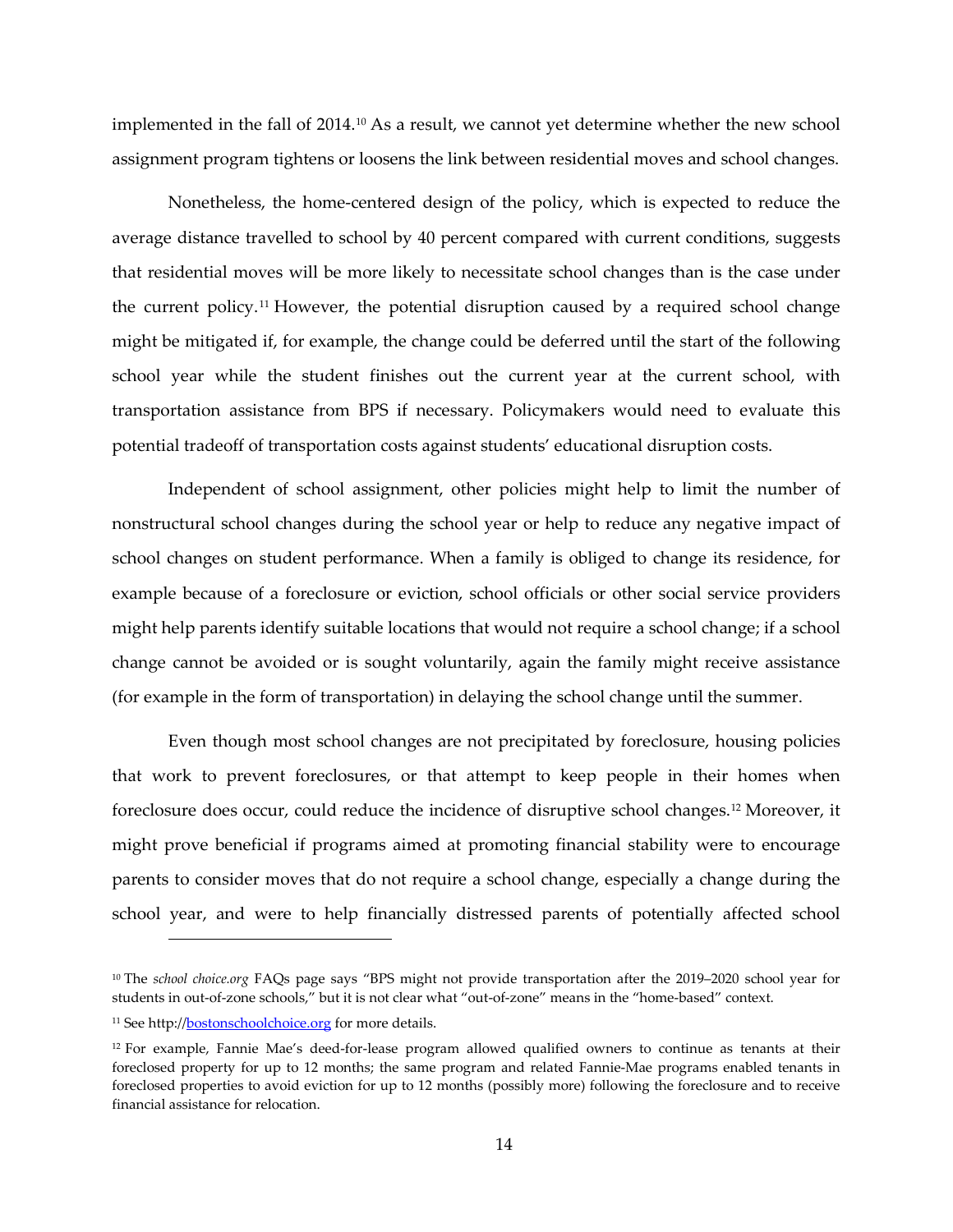children find affordable homes that meet this criterion. At the very least, families and service providers should be made aware of the potential costs to children—in terms of weaker school performance—of residential moves that involve a school change during the school year, so that they could weigh such costs against the housing cost savings of residential moves across school assignment zones.

Students change schools during the school year for a variety of reasons not associated with residential moves. To the degree that changes reflect parental choices, school officials could encourage parents to implement those choices over the summer. By the same token, school officials themselves could increase their efforts to focus their program-related school transfers during the summer. If there are disruption costs to the student, these costs should be considered an offset to the benefits that justify the school change; many parent-initiated or BPSinitiated school changes will undoubtedly still come out on the benefit side of the cost-benefit scale, but our results suggest that the costs of an academic-year school change are nonnegligible and hence might shift the balance in some cases.

Schools, districts, and neighborhoods may be able to develop strategies that lessen the disruptive effects of a school change. A recent report (Rennie Center, 2011) focuses on the difficulties of school changes for both individual students and the origin and destination schools in Massachusetts. Based on data and interviews, the report documents a range of mobility-related problems and lays out proposed methods to ameliorate the negative impacts on the students and on their teachers and classmates. These policies include statewide practices and district- and school-level strategies to ease transitions and minimize disruptions, ranging from schools developing welcoming materials and assigning new students a "buddy," to providing professional development for teachers and standardizing curricula across schools, to educating parents (and also state housing and human service agencies) about the consequences of mobility, and making sure state record-keeping is up-to-date to facilitate rapid exchange of student records. To the extent that school changes are prompted by underlying economic stress, broader social policies that seek to alleviate poverty and buffer the effects on family finances of acute economic shocks may help to prevent school changes and/or help to minimize negative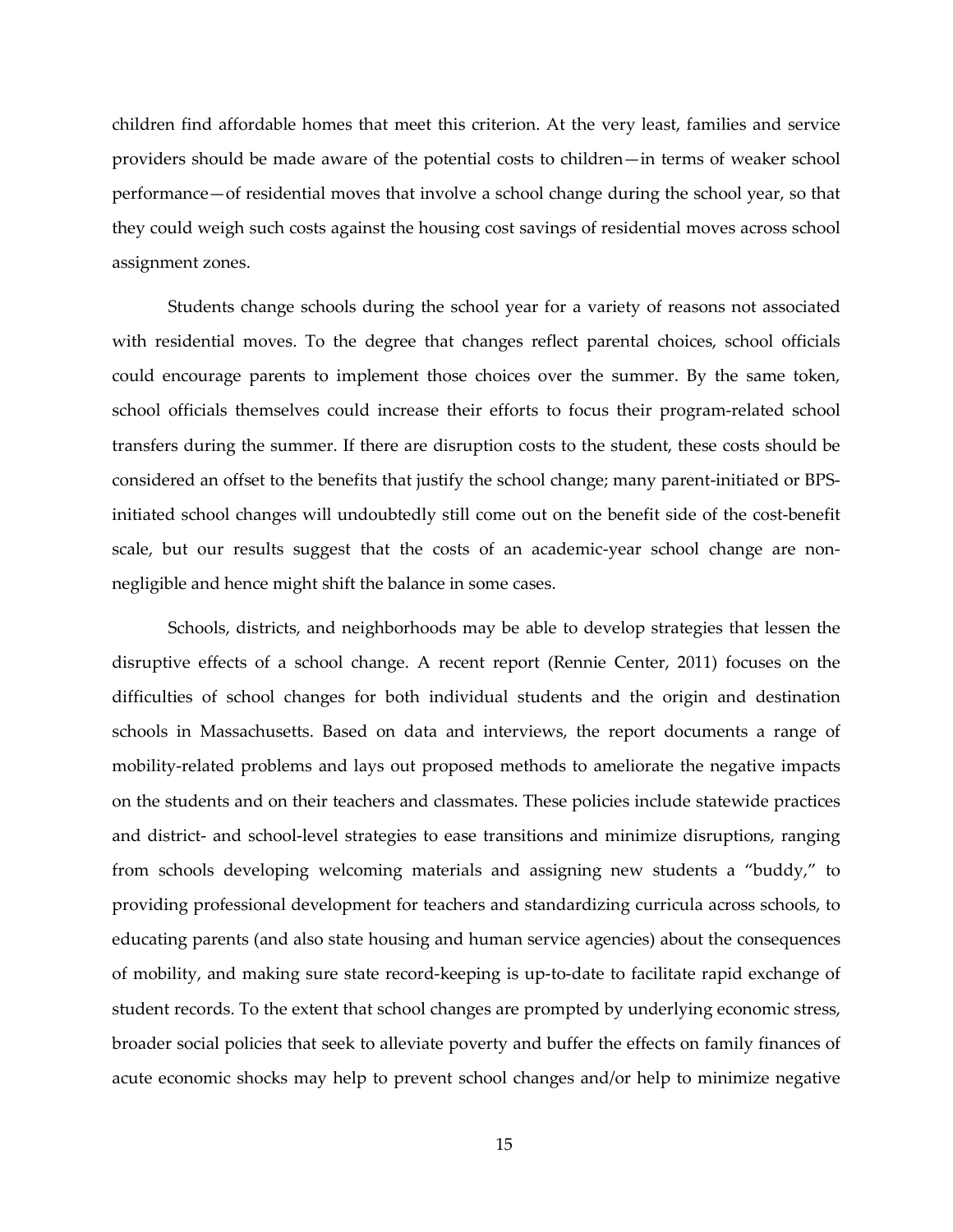spillovers to children's academic outcomes. For example, one recent study finds that a free breakfast program in New York City schools contributed to higher attendance rates among black and Asian students.<sup>[13](#page-15-0)</sup>

<span id="page-15-0"></span><sup>13</sup> Leos-Urbel et al. 2011.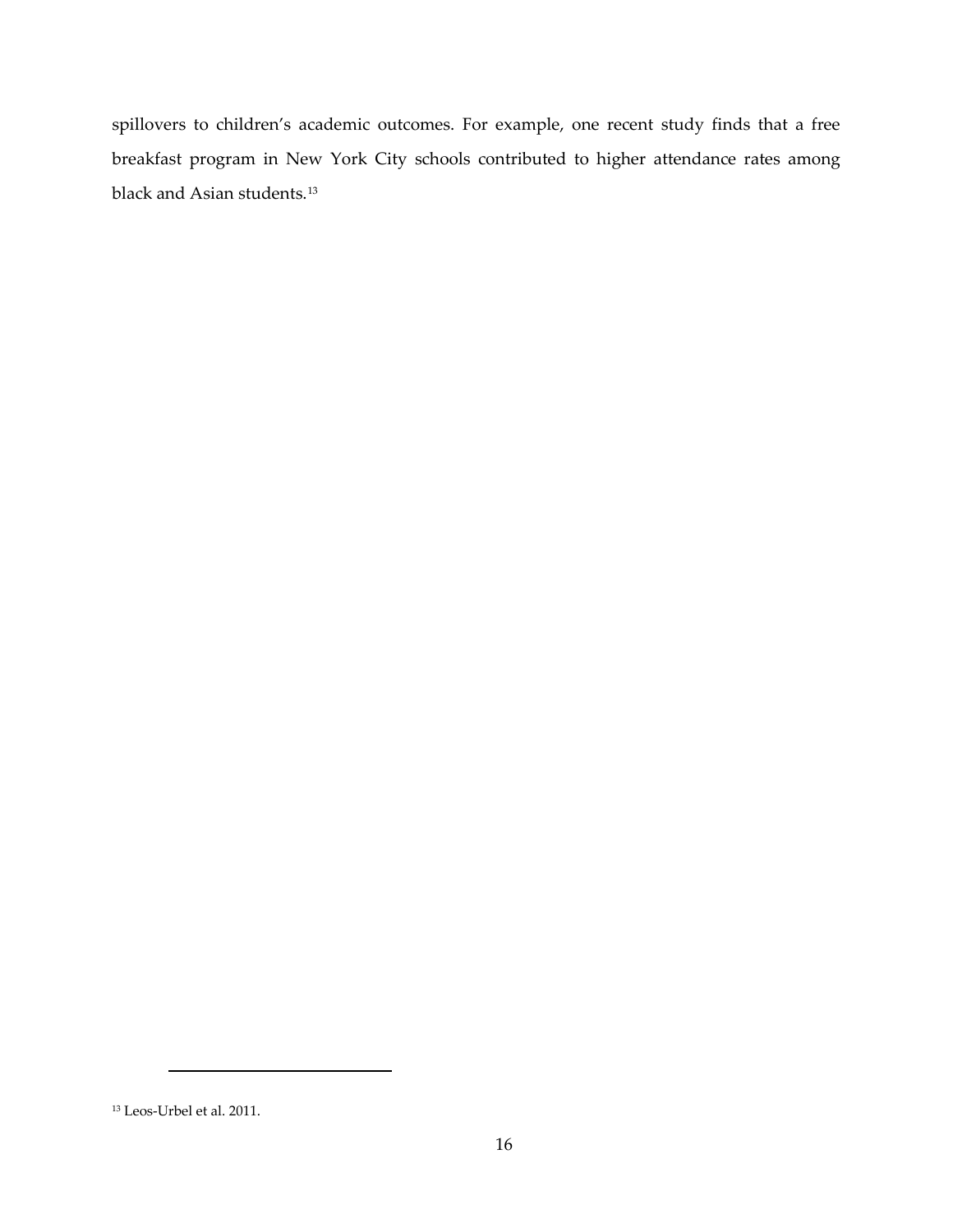#### **References**

- Bradbury, Katharine, Mary A. Burke, and Robert K. Triest. 2013. "The Effect of Foreclosure on Boston Public School Student Academic Performance." Federal Reserve Bank of Boston Working Paper No. 13-12.
- Leos-Urbel, Jacob, Amy Ellen Schwartz, Meryle Weinstein, and Sean Corcoran. 2011. "Not Just For Poor Kids: The Impact of Universal Free School Breakfast on Meal Participation and Student Outcomes." New York University working paper (September).
- Rennie Center for Education Research & Policy. 2011. *A Revolving Door: Challenges and Solutions to Educating Mobile Students.* MA: Rennie Center, Fall.
- U.S. General Accounting Office. 2010. *K-12 Education: Many Challenges Arise in Educating Students Who Change Schools Frequently*. GAO-11-40 (November).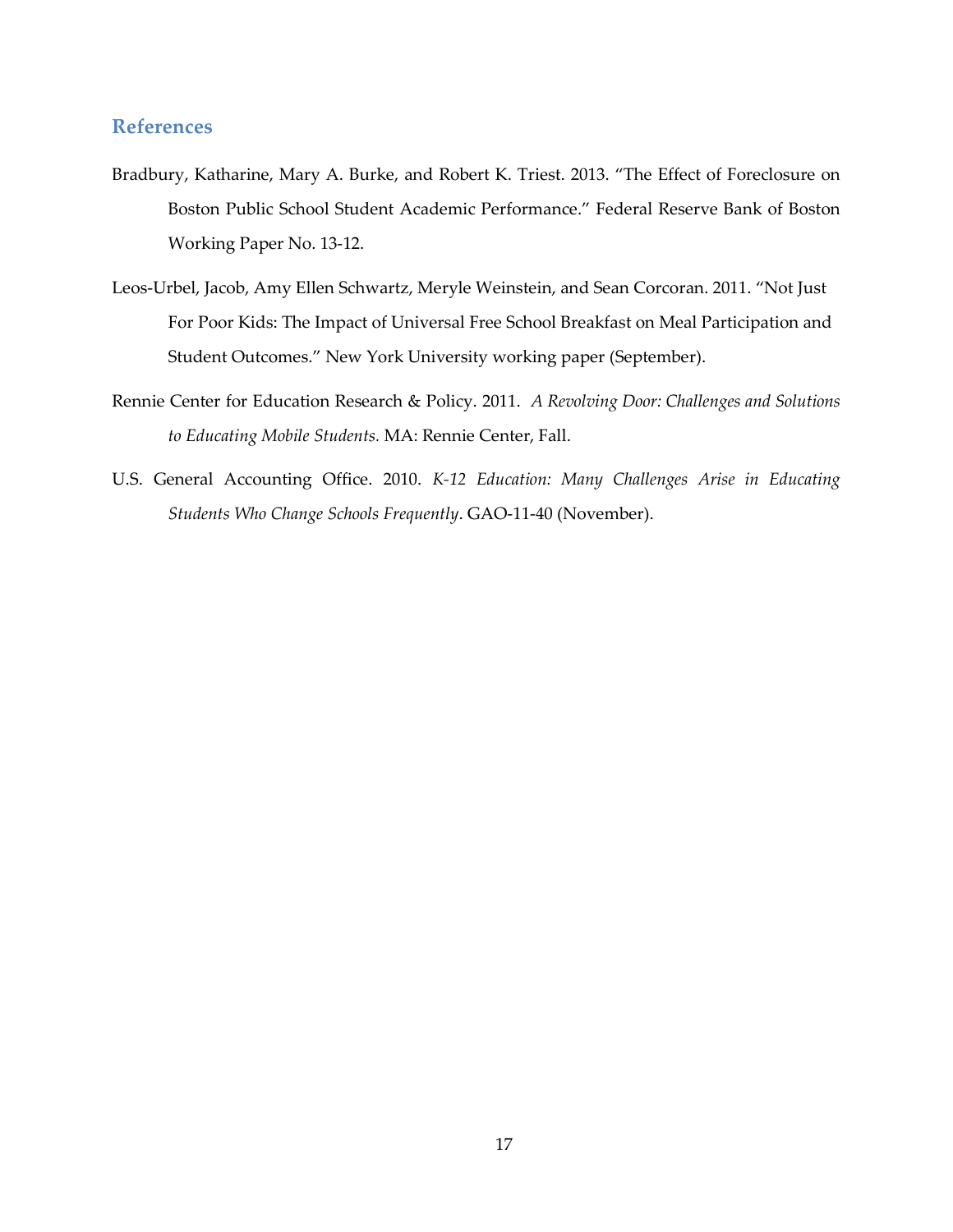| Residential moves this school year | Percentage with<br>nonstructural school<br>change (row $\%$ ) | Percentage of all BPS<br>students (column %) |
|------------------------------------|---------------------------------------------------------------|----------------------------------------------|
| All BPS Students                   | 9.1                                                           | 100.0                                        |
| No Residential Move                | 7.2                                                           | 88.3                                         |
| Any Residential Move               | 23.2                                                          | 11.7                                         |
| Move out of zone                   | 33.1                                                          | 4.7                                          |
| Move within zone only              | 16.6                                                          | 7.0                                          |

Table 1: Residential Moves and School Changes in the Same School Year

 $\mathbf{I}$ 

*Notes:* "Move out of zone" includes some students with two or more residential moves, of which at least one was out of zone. "Nonstructural School Change" includes some students with two or more school changes, of which at least one was nonstructural. *Source*: Authors' calculations based on data from the Boston Public Schools.

Table 2: Estimated Coefficients (and Standard Errors)

|                      | Dependent Variable     |                        |                        |
|----------------------|------------------------|------------------------|------------------------|
|                      | Math score ELA score   |                        | % Attended             |
| Foreclosure Petition | $-0.213***$<br>(0.023) | $-0.127***$<br>(0.025) | $-1.385***$<br>(0.185) |

*Notes:* These coefficients are partial correlations; equations also include school year and grade. Standard errors (in parentheses) are clustered by student identification number. Significance is denoted as follows: **<sup>+</sup>** *<sup>p</sup>* < 0.10, <sup>∗</sup> *<sup>p</sup>* < 0.05, ∗∗ *<sup>p</sup>* < 0.01, ∗∗∗ *<sup>p</sup>* < 0.001. *Source:* Authors' calculations based on data from the Boston Public Schools, the City of Boston Assessing Department, the Warren Group (foreclosure petitions), and Lauren and Timothy Lambie-Hansen (foreclosure auctions).

|  |  | Table 3: Estimated Coefficients (and Standard Errors) |  |  |  |
|--|--|-------------------------------------------------------|--|--|--|
|--|--|-------------------------------------------------------|--|--|--|

|                                | Dependent Variable |             |             |
|--------------------------------|--------------------|-------------|-------------|
|                                | Math score         | ELA score   | % Attended  |
| Foreclosure Petition Last Year | $-0.216***$        | $-0.143***$ | $-1.092***$ |
|                                | (0.028)            | (0.030)     | (0.236)     |
| Foreclosure Petition This Year | $-0.202***$        | $-0.130***$ | $-1.122***$ |
|                                | (0.024)            | (0.026)     | (0.201)     |
| Foreclosure Petition Next Year | $-0.205***$        | $-0.151***$ | $-0.937***$ |
|                                | (0.024)            | (0.025)     | (0.184)     |

*Notes:* These coefficients are partial correlations; equations also include school year and grade. Standard errors (in parentheses) are clustered by student identification number. Significance is denoted as follows: **<sup>+</sup>** *<sup>p</sup>* < 0.10, <sup>∗</sup> *<sup>p</sup>* < 0.05, ∗∗ *<sup>p</sup>* < 0.01, ∗∗∗ *<sup>p</sup>* < 0.001. *Source:* Authors' calculations based on data from the Boston Public Schools, the City of Boston Assessing Department, the Warren Group (foreclosure petitions), and Lauren and Timothy Lambie-Hansen (foreclosure auctions).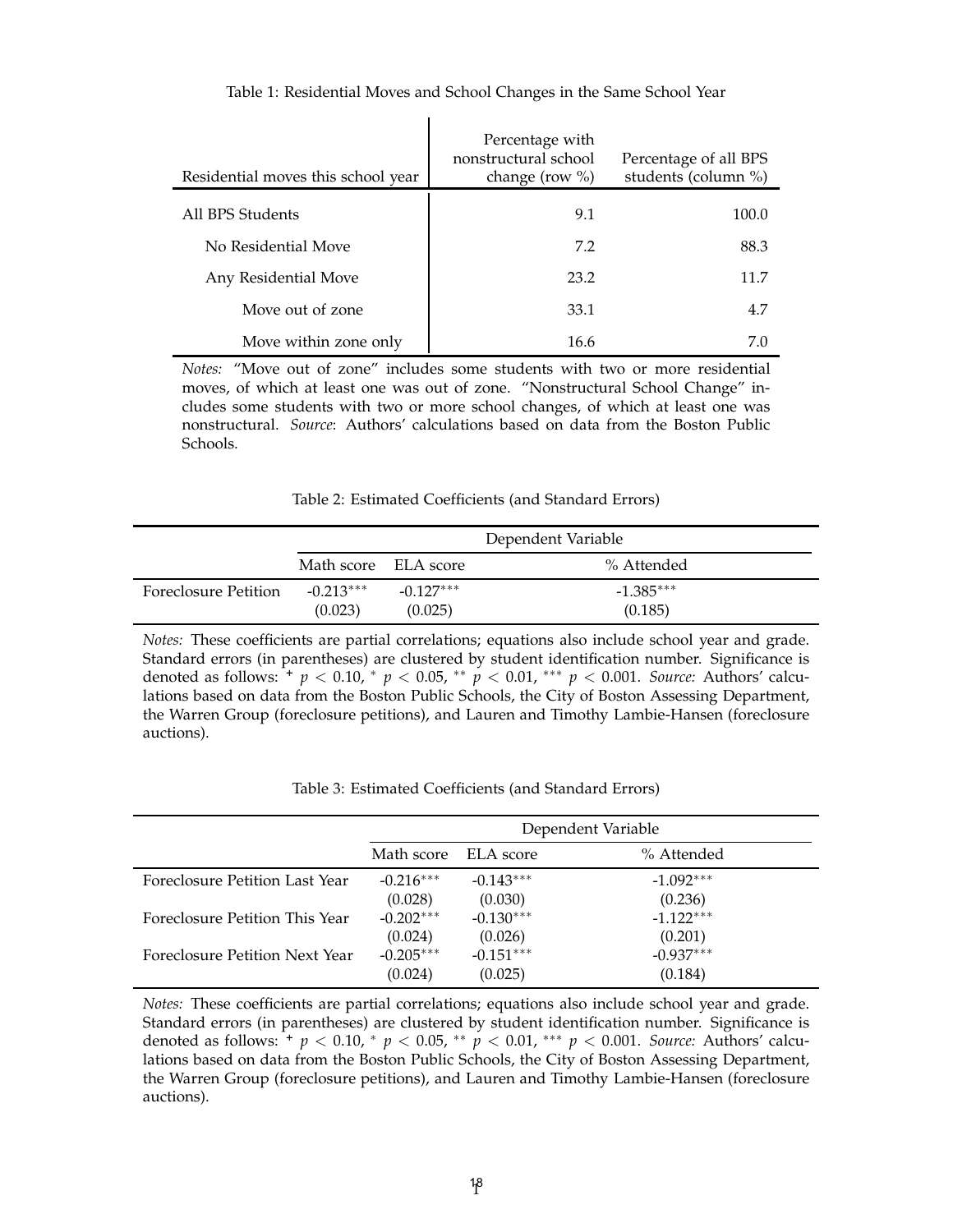| Variable Group                    | Variables                                      | Time Observed    |
|-----------------------------------|------------------------------------------------|------------------|
| <b>Student Demographics</b>       | race, sex                                      | <b>Lune</b>      |
| <b>Student Characteristics</b>    | LEP, special education, low-income, changes    | October          |
|                                   | in low-income status between year $t$ and year |                  |
|                                   | $t+1$ , no scaled score                        |                  |
| Owner and Property Type           | owner, property type (single family, 2-3 fam-  | Previous June 30 |
|                                   | ily, 4+ family, exempt, other)                 |                  |
| Student Grade                     | Student grade dummies                          | October          |
| Test Grade                        | MCAS test grade dummies                        | Time of test     |
| School Year                       | school year dummies                            |                  |
| School Fixed Effects              | BPS school ID dummies                          | March            |
| <b>Census Tract Fixed Effects</b> | Census tract ID dummies                        | Previous June 30 |

Table 4: Defining Groups of Control Variables

*Notes:* "No scaled score" included in test score regressions only. *Source:* See discussion in Data Appendix and text of Bradbury, Burke, and Triest (2013).



Figure 1: Time Trends of Foreclosure Events Among BPS Students

*Notes*: This figure presents the percentage of BPS students in each school year with a math or ELA test score who experience a foreclosure event. *Source:* Authors' calculations based on data from the Boston Public Schools, the City of Boston Assessing Department, the Warren Group (foreclosure petitions), and Lauren and Timothy Lambie-Hansen (foreclosure auctions).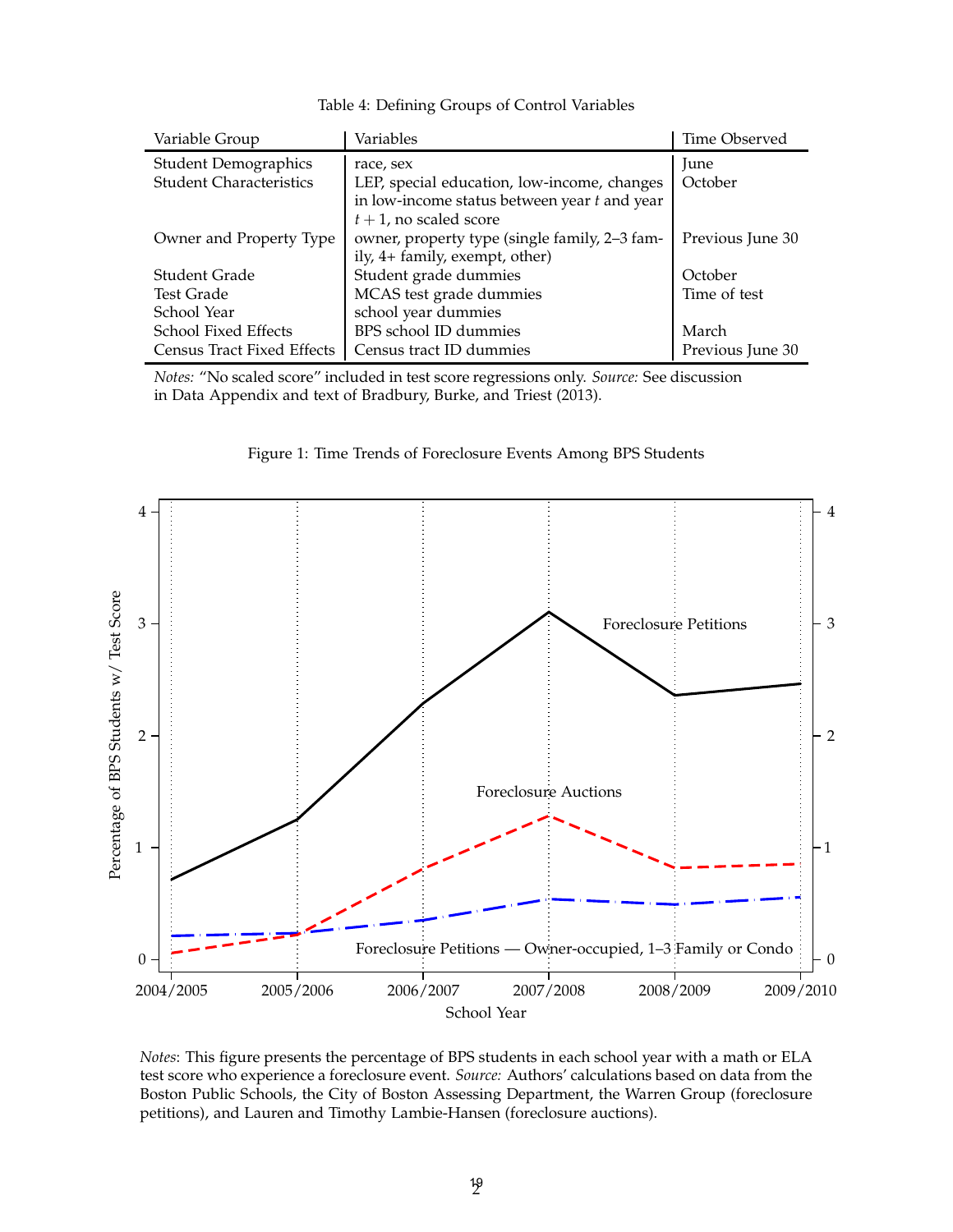

Figure 2: BPS School Assignment Zones

*Source:* http://www.bostonpublicschools.org/assignment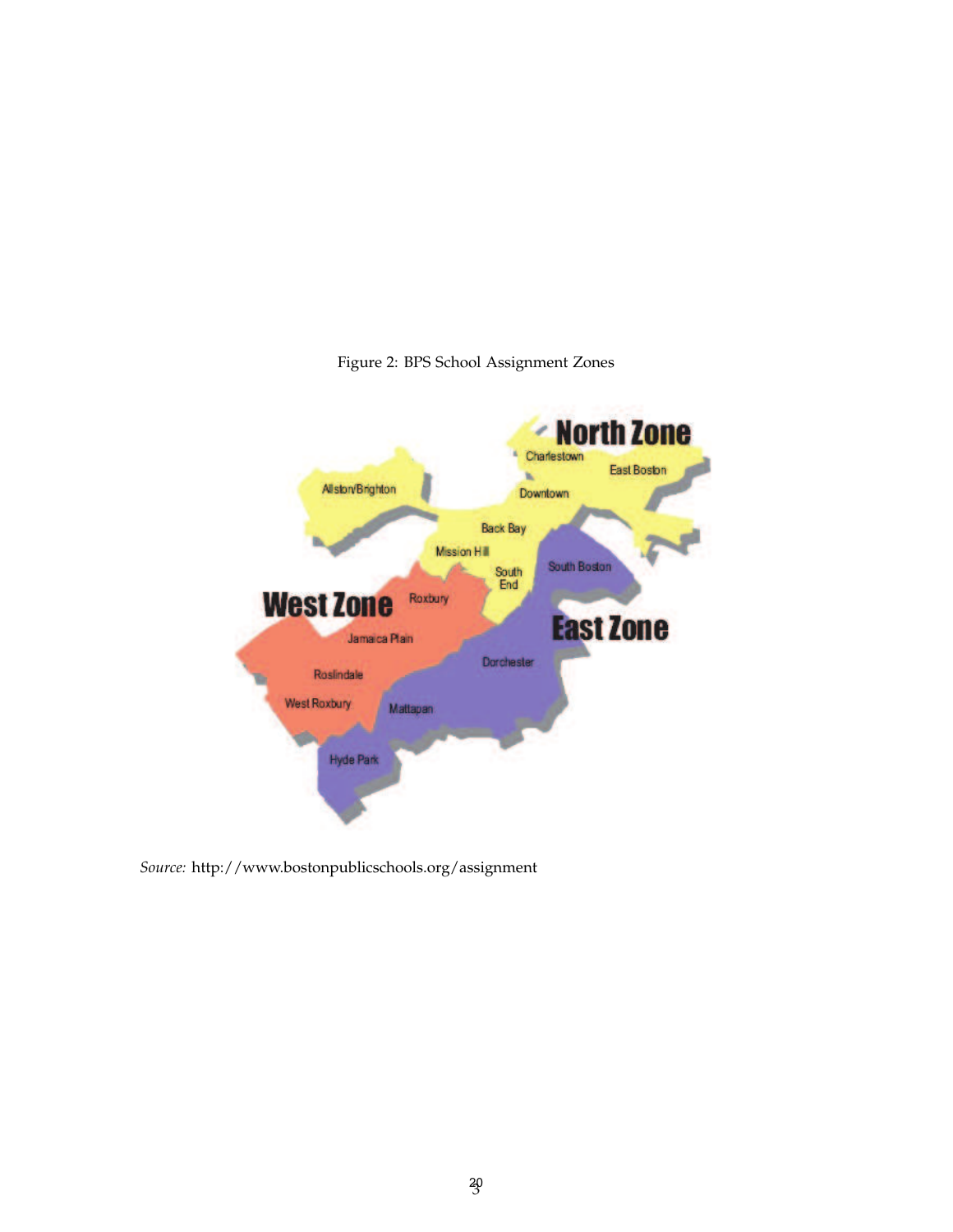



*Source:* Authors' calculations based on data from the Boston Public Schools, the City of Boston Assessing Department, the Warren Group (foreclosure petitions), and Lauren and Timothy Lambie-Hansen (foreclosure auctions).